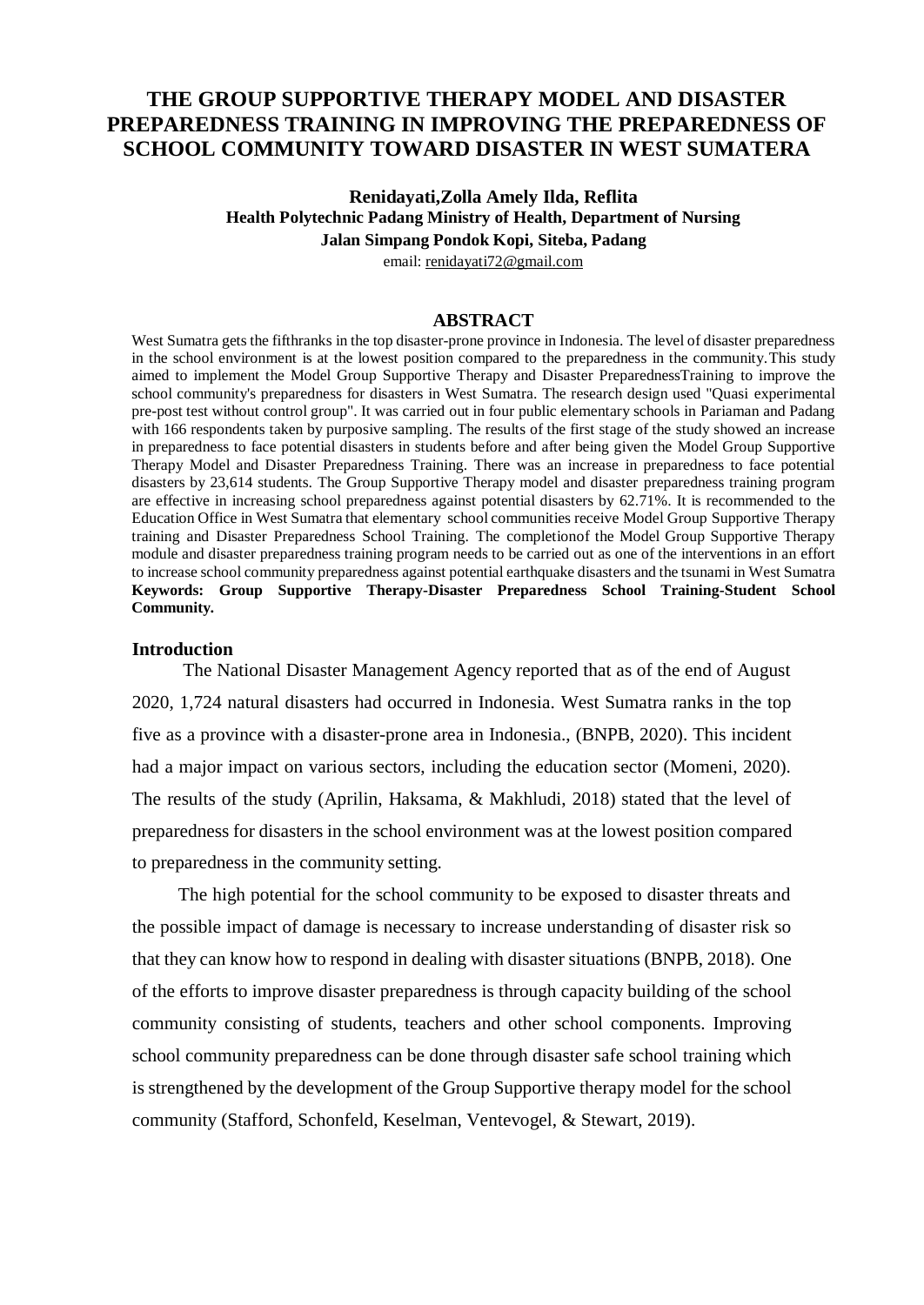Group Supportive therapy carried out in the school community is a group technique and process in creating a therapeutic relationship between therapists and the school community consisting of students, teachers, school principals, and school committees in implementing five preparedness parameters, namely knowledge and attitudes, disaster warning systems, response plans. emergencies, policies and guidelines, and resource mobilization in schools (Herdiana, 2019).

Data from the Education Office of Padang Pariaman Regency in 2020 recorded 24 elementary schools located in Padang Pariman and in Padang City there were 348 elementary schools and 76 elementary schools located on the coast of Sumatra.There has been no form of effort to increase community resilience through the development and application of the Group Supportive therapy model and the Disaster Preparedness School training program carried out in the school community on the coast of West Sumatra. The research was conducted in line with the 2017-2045 National Research Master Plan on Disaster. At the same time as institutional strengthening in Poltekkes Kemenkes Padang to become the Center for Excellence in Science and Technology (PUI) for health-based disaster management and local wisdom. This is the background for the need for implementing Model Group Supportive therapy and training for Disaster Preparedness Schools based on local wisdom in increasing school community preparedness to face disasters in the Coastal area of West Sumatra.

#### **Methods**

The study used a quantitative research approach with "Quasi Experimental pre and post test with control group" in increasing school preparedness to face disasters for school-age children, in the coastal area of West Sumatra. This research was carried out in four public elementary schools in Pariaman and Padang whose schools are located in the coastal areas of Padang and Pariaman. Phase I research time (February-November 2021). The population in this study were all elementary school students in 4 (four)public elementary schools in Pariaman City, Padang Pariaman Regency and Padang City, totaling 671 people. The sampling technique was purposive sampling. (Lemeshow, Hosmer, Klar & Lwanga, 1997). The number of samples in the study 166 respondents consisting of students in Pariaman City and Padang Pariaman Regency 83 people and 83 students on the coast of Padang Beach. Data was collected by means of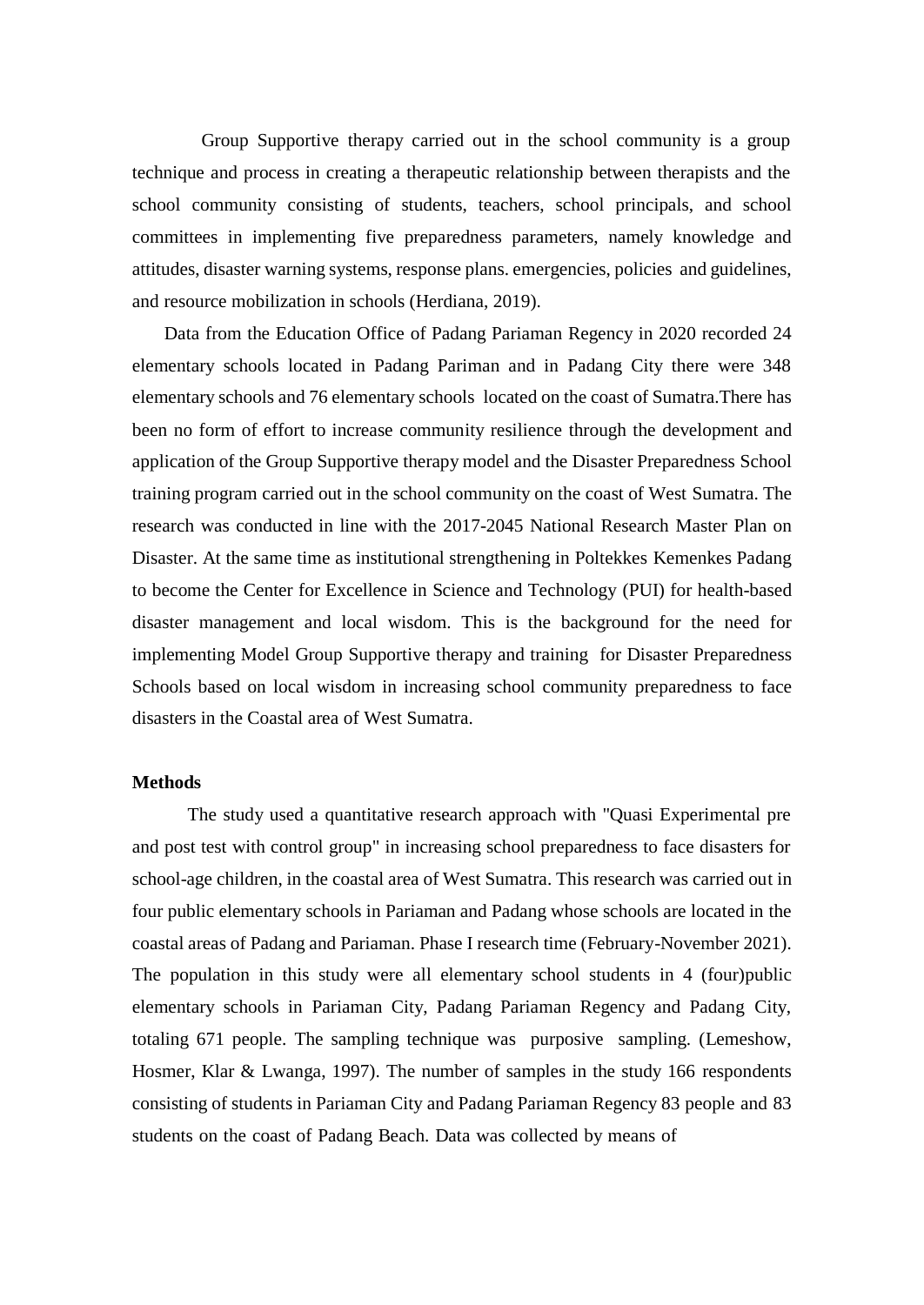interviews and questionnaires. The research instrument uses the Widyatun, et al (LIPI, 2008:10) instrument to measure the school community's preparedness for theparameters of knowledge and attitudes (KAP), action, emergency response plans (RTD), disaster warning systems (PB), and resource mobilization (MSD).

#### **Results And Discussion**

Table 1. Characteristics of Respondents by (Gender and Class) at SDN West Sumatra in 2021

|                        |    | <b>Intervention Group</b> | <b>Intervention Group</b> | Pvalue |      |
|------------------------|----|---------------------------|---------------------------|--------|------|
| Characteristics        |    | $(GST+Training)N=83$      | (Training $)N = 83$       |        |      |
| Gender                 |    | %                         |                           | %      |      |
| Male<br>a.             | 46 | 55,4                      | 29                        | 34,9   | 0.13 |
| Woman<br>$\mathbf b$ . | 37 | 44,6                      | 54                        | 65,1   |      |
| Class                  |    | %                         |                           | $\%$   |      |
| a. V                   | 50 | 60,2                      | 36                        | 43,4   | 0,43 |
| b. VI                  | 33 | 39,8                      |                           | 56,6   |      |

Based on table 1, more than half (55.4%) of the respondents were male in the group that received the intervention of the Group Supportive therapy model and the disaster preparedness training program and more than half (65.1%) of the female respondents in the group that received the disaster preparedness training program. More than half (60.2%) of the respondents were in class V in the group given the ModelGroup Supportive therapy and disaster preparedness training program. In the group that was given disaster preparedness training, 56.6% were in class VI.

Table 2. Characteristics of Respondents by Age at SDN West Sumatra in 2021

| $1.0017$ and $1.0017$ and $1.000$ and $1.000$ and $1.000$ and $1.000$ and $1.000$ and $1.000$ and $1.000$ and $1.000$ and $1.000$ and $1.000$ and $1.000$ and $1.000$ and $1.000$ and $1.000$ and $1.000$ and $1.000$ and $1.$ |           |    |          |       |                           |       |
|--------------------------------------------------------------------------------------------------------------------------------------------------------------------------------------------------------------------------------|-----------|----|----------|-------|---------------------------|-------|
| Characteristics Group Type f                                                                                                                                                                                                   |           |    | Mean     | SD.   | Min - Maks <i>P Value</i> |       |
| Age                                                                                                                                                                                                                            | $GST + P$ | 83 | 11,24    | 0.674 | $10-12$                   |       |
|                                                                                                                                                                                                                                | Training  |    | 83 11.14 | 0751  | $10-13$                   | 0,149 |

Table 2 shows that the average age of respondents who received the Model Group Supportive therapy and disaster preparedness training program in school preparedness was 11.24 years with a standard deviation of 0.674 with the youngest age being 10 years and the oldest 12 years. Respondents who only received disaster preparedness training programs in school preparedness with an average age of 11.14 years with a standard deviation of 0.751 with the youngest age being 10 years and the oldest being 13 years old.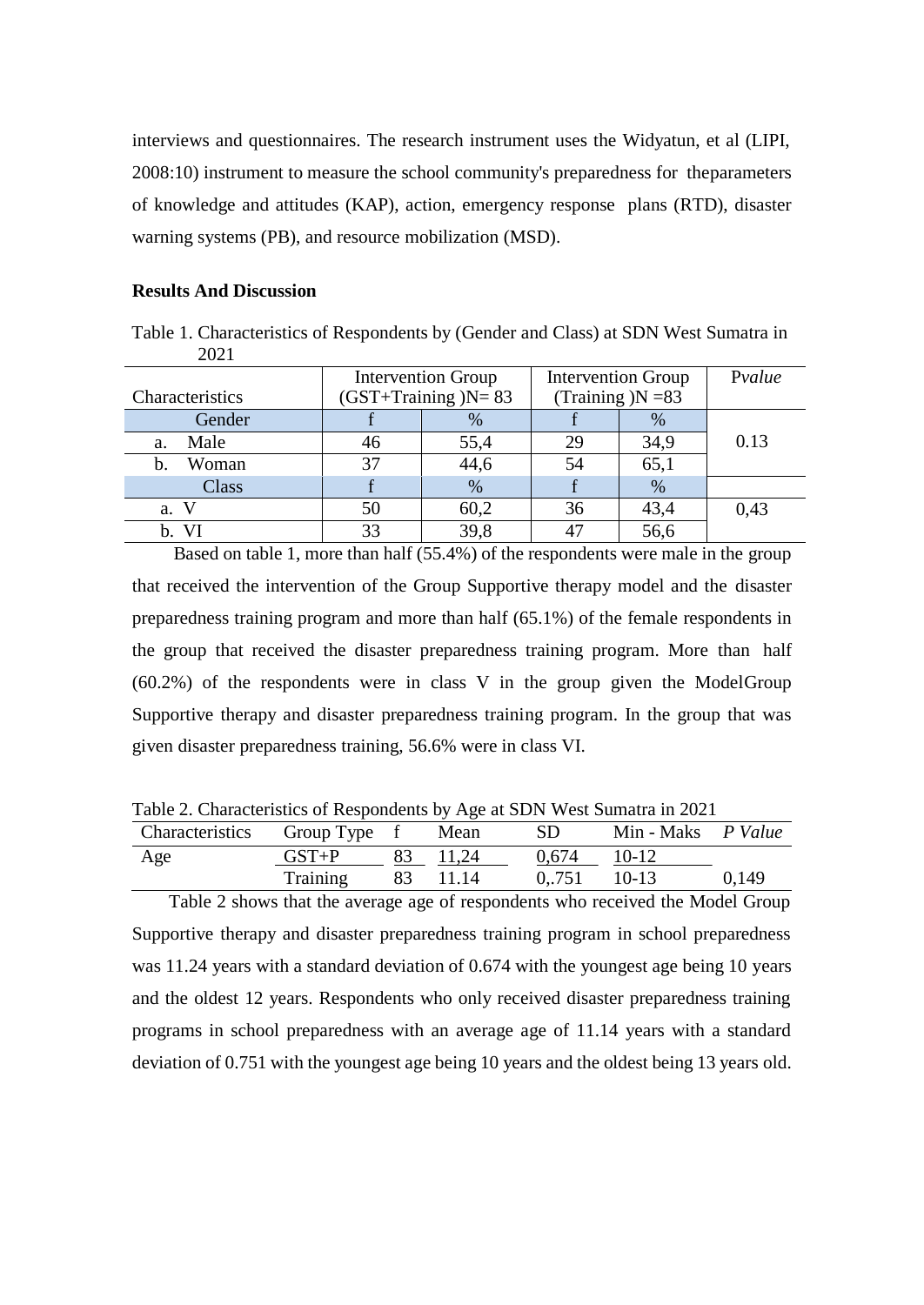# 2. **Knowledge and attitudes, actions, disaster warning systems, policies, guidelines and disaster emergency response plans, and resource mobilization and school preparedness for disasters**

Table 3. Analysis of Respondents' Scores based on Knowledge and attitudes, actions, disaster warning systems, policies, guidelines and disaster emergency responseplans, and resource mobilization and school preparedness to face disasters Prior to Intervention at SDN West Sumatra in 2021

| Ability                      | Group Type | Mean  | <b>SD</b> | Min-max |    | Pvalue |
|------------------------------|------------|-------|-----------|---------|----|--------|
| Knowledge and Attitude       | $GST + P$  | 4.76  | 1.007     | $2 - 7$ | 83 |        |
|                              | Training   | 4.87  | 0.908     | $2 - 5$ | 83 | 0.202  |
| Action                       | $GST + P$  | 3.35  | 0.706     | $2 - 5$ | 83 | 0.874  |
|                              | Training   | 3.34  | 0,701     | $2 - 5$ | 83 |        |
| Disaster Warning System      | $GST + P$  | 2.02  | 0.765     | $1-4$   | 83 |        |
|                              | Training   | 2.16  | 0,961     | $1-4$   | 83 | 0.885  |
| Guidance Policy              | $GST + P$  | 2.14  | 0.646     | $1-3$   | 83 |        |
| <b>And Disaster Response</b> | Training   | 2.13  | 0.546     | $1-3$   | 83 | 0.196  |
| plan                         |            |       |           |         |    |        |
| <b>Resource Mobilization</b> | $GST + P$  | 1.76  | 0.554     | $1-3$   | 83 | 0.196  |
|                              | Training   | 1.75  | 0.622     | $1-4$   | 83 |        |
| <b>Disaster Preparedness</b> | $GSP + P$  | 14.04 | 1.811     | $10-19$ | 83 | 0,391  |
|                              | Training   | 14.20 | 1.606     | $9-16$  | 83 |        |

Based on Table 3, it is known that the average score of respondents' knowledge and attitudes about disaster preparedness before intervention is 4.76 The lowest score 2, the highest score 7 in the group that received the Group Supportive therapy model and disaster preparedness training program. In the group that was only given disaster preparedness training, the average score of respondents' knowledge about disaster preparedness was 4.87, the lowest score was 2, the highest score was 5. The knowledge equality test between the two groups before the intervention was equivalent, namely > 0.05. The average respondent's actions in disaster preparedness were 3.35 with the lowest value, the lowest 2, the highest value, 5 in the group that received the Model Group Supportive therapy and disaster preparedness training program. And respondents who only received the disaster preparedness training program the average was 3.34 withthe lowest score of 2 and the highest score of 5. The average respondent's disaster warning system in disaster preparedness was 2.02 with the lowest score of 1, the highestscore of 4 in the group receiving the Model Group Supportive therapy and standby training program. And the average disaster warning of respondents who only received a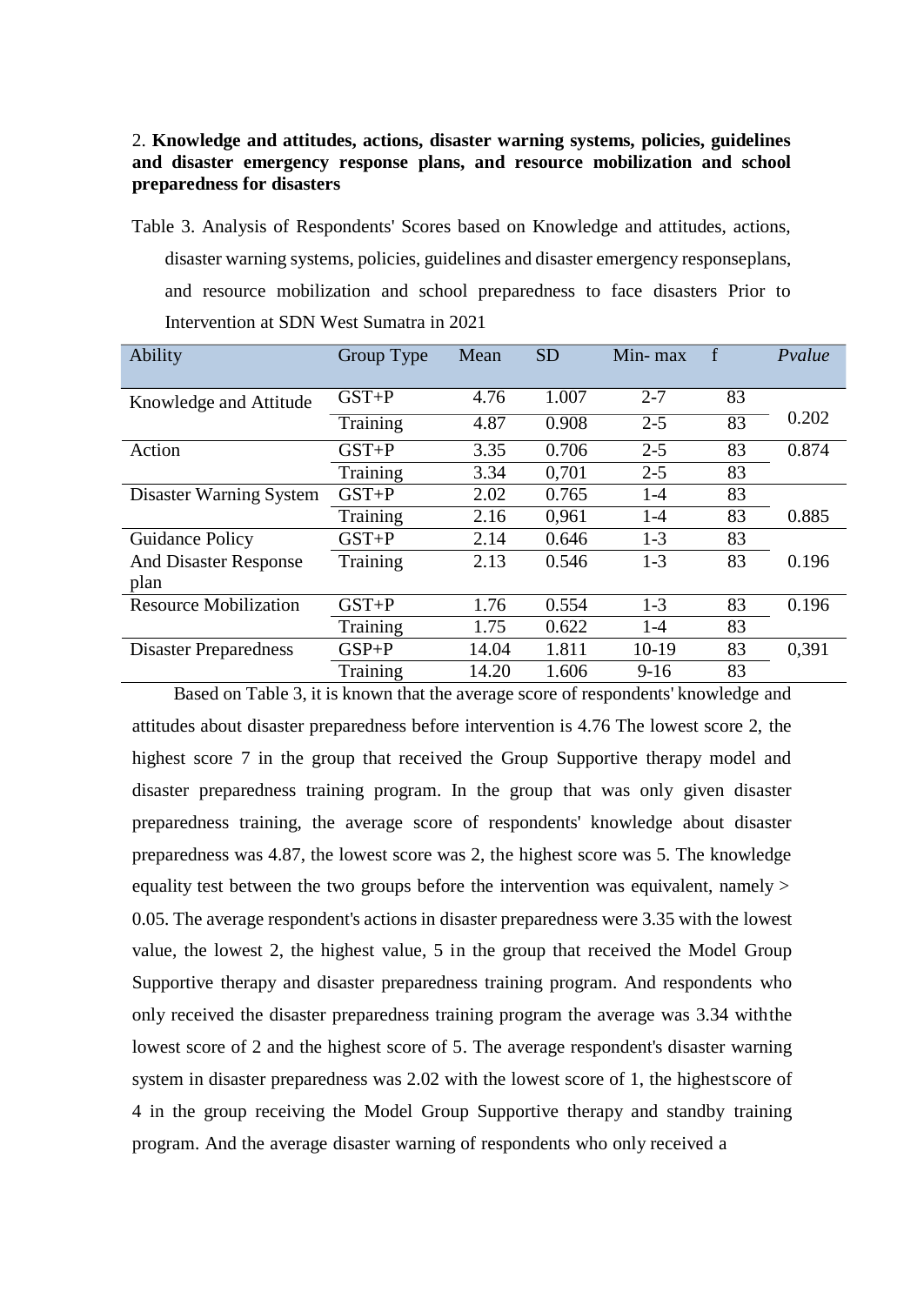disaster preparedness training program was 2.16 with the lowest score of 1 and the highest score 4. The average of the Disaster Response Policy Guidelines and plans for respondents in disaster preparedness was 2.14 with the lowest score of 1 being the highest 3 in the group receiving the Model Group Supportive therapy and program disaster preparedness training. And the mobilization score of respondents who only received a disaster preparedness training program was 2.13 with the lowest score of 1 and the highest score of 3. The average mobilization of respondents in disaster preparedness was 1.76 with the lowest score of 1 being the highest 3 in the group receiving the Model Group Supportive therapy and disaster preparedness training program. And the mobilization score of respondents who only received a disasterpreparedness training program with the lowest score of 1 and the highest score of 3. Theaverage score of disaster preparedness was 14.04 with the lowest score of 10 and the highest score of 19 in the group receiving the Model Group Supportive therapy and disaster preparedness training program. And respondents who only received the disaster preparedness training program, the average score of disaster preparedness was 14.20 with the lowest score of 9 and the highest score of 16.

|           | Sumatra 2021                  |    |             |           |           |                |
|-----------|-------------------------------|----|-------------|-----------|-----------|----------------|
| Group     | <b>Disaster Preparedness</b>  | f  | <b>Mean</b> | <b>SD</b> | <b>SE</b> | P Value        |
|           | <b>Before</b>                 | 83 | 14.04       | 1.811     | 0.199     |                |
| $SGT + P$ | After                         | 83 | 37.65       | 1.152     | 0.126     | 0,000          |
|           | Difference                    |    | 23.614      |           |           |                |
|           | <b>Before</b>                 | 83 | 14.20       | 1.606     | 0.176     |                |
| Training  | After                         | 83 | 15.60       | 1.489     | 0.163     | 0,000          |
|           | Difference                    |    | 1.398       |           |           |                |
| Group     | Knowledge and attitude Facing | f  | <b>Mean</b> | <b>SD</b> | <b>SE</b> | <b>P</b> Value |
|           | <b>Disaster</b>               |    |             |           |           |                |
| $SGT + P$ | <b>Before</b>                 | 83 | 4.76        | 1.007     | 0.111     |                |
|           | After                         | 83 | 15.08       | 0.736     | 0.081     | 0,000          |
|           | Selisih                       |    | 10.325      |           |           |                |
| Training  | <b>Before</b>                 | 83 | 4.87        | 0.908     | 0.100     |                |
|           | After                         | 83 | 5.07        | 1.314     | 0.144     | 0.129          |
|           | Difference                    |    | 0.205       |           |           |                |
| Group     | <b>Actions for Disasters</b>  | f  | <b>Mean</b> | <b>SD</b> | <b>SE</b> | P Value        |

Table 4. Changes in disaster preparedness Respondents Before and After Model Group Supportive therapy and disaster preparedness training programs at SDN West  $\sim$  2021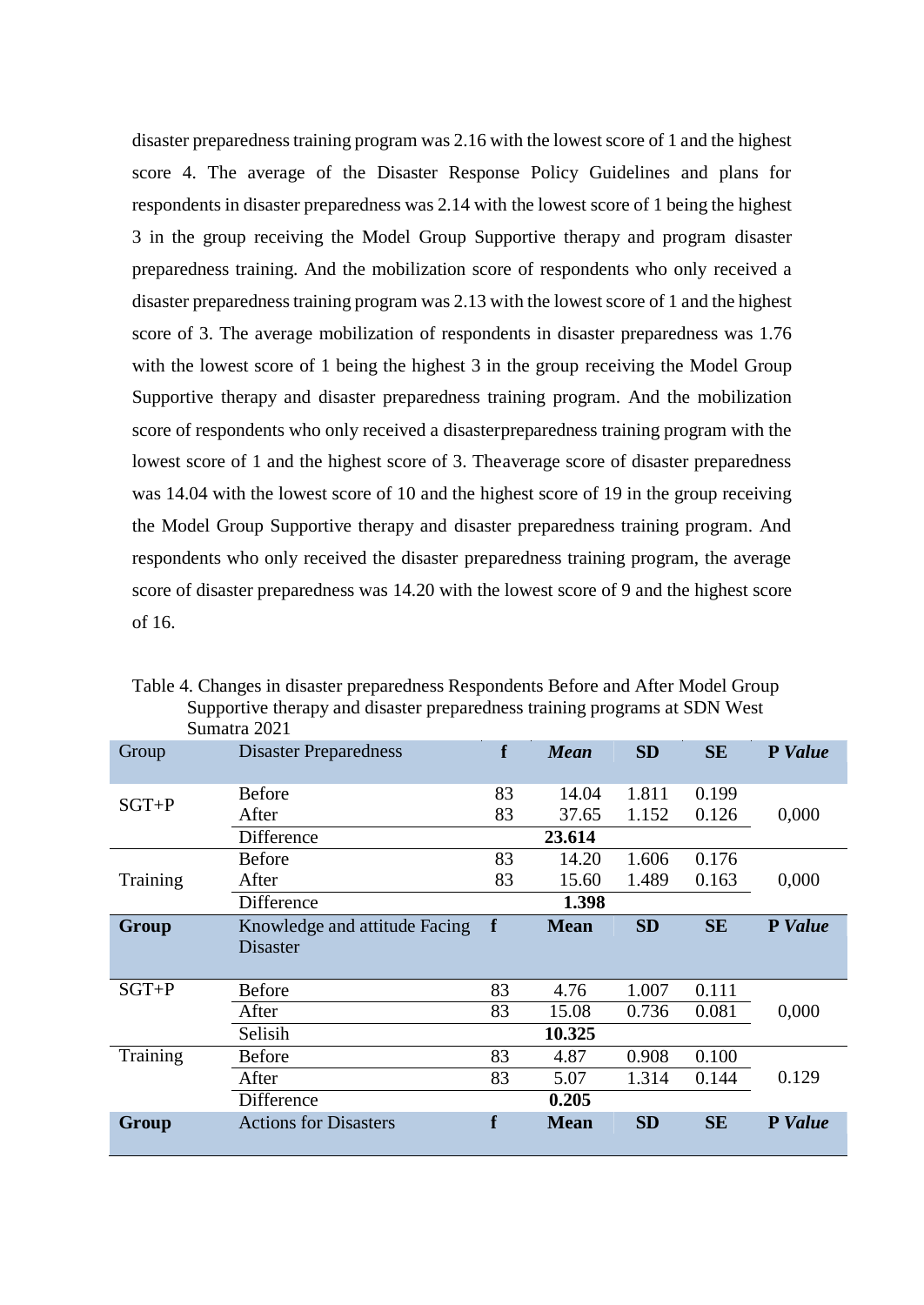| $SGT + P$ | <b>Before</b>                   | 83              | 3.35        | 0.706     | 0.077     | 0,000   |
|-----------|---------------------------------|-----------------|-------------|-----------|-----------|---------|
|           | After                           | 83              | 7.70        | 0,487     | 0.053     |         |
|           | Difference                      |                 | 4.349       |           |           |         |
| Training  | <b>Before</b>                   | 83              | 3.34        | 0.720     | 0.079     |         |
|           | After                           | 83              | 3.96        | 0.740     | 0.081     | 0.000   |
|           | Difference                      |                 | 0.627       |           |           |         |
| Group     | <b>Disaster Warning System</b>  | f               | <b>Mean</b> | <b>SD</b> | <b>SE</b> | P Value |
|           |                                 |                 |             |           |           |         |
| $SGT + P$ | <b>Before</b>                   | 83              | 2.02        | 0.765     | 0.084     | 0,000   |
|           | After                           | 83              | 4.46        | 0.501     | 0.055     |         |
|           | Selisih                         |                 | 2.434       |           |           |         |
| Training  | <b>Before</b>                   | 83              | 1,95        | 0.707     | 0.078     |         |
|           | After                           | $\overline{83}$ | 2.16        | 0.582     | 0.064     | 0.040   |
|           | Difference                      |                 | 0.205       |           |           |         |
| Group     | <b>Guidance Policy</b>          | f               | <b>Mean</b> | SD        | <b>SE</b> | P Value |
|           | And Disaster Response plan      |                 |             |           |           |         |
| $SGT + P$ | <b>Before</b>                   | 83              | 2.14        | 0.646     | 0.071     | 0,000   |
|           | After                           | 83              | 4.73        | 0.444     | 0.049     |         |
|           | Selisih                         |                 | 2.590       |           |           |         |
| Training  | <b>Before</b>                   | $\overline{83}$ | 2.14        | 0.646     | 0.071     | 0,014   |
|           | After                           | 83              | 2.39        | 0.581     | 0.064     |         |
|           | Difference                      |                 | 0,241       |           |           |         |
| Group     | <b>Resource Mobilization in</b> | f               | <b>Mean</b> | <b>SD</b> | <b>SE</b> | P Value |
|           | preparedness                    |                 |             |           |           |         |
| $SGT + P$ | <b>Before</b>                   | 83              | 1.76        | 0.554     | 0.061     | 0,000   |
|           | After                           | 83              | 5.67        | 0.497     | 0.055     |         |
|           | Selisih                         |                 | 3.916       |           |           |         |
| Training  | <b>Before</b>                   | 83              | 1.75        | 0.622     | 0.068     | 0,051   |
|           | After                           | 83              | 2.04        | 0.454     | 0.050     |         |
|           | Difference                      |                 | 0.289       |           |           |         |

Table 4. shows that the average disaster preparedness in the group given the Group Supportive therapy model and the disaster preparedness training program before the intervention was 14.02 with a standard deviation of 1.811 and after being given the intervention the average disaster preparedness was 37.65 with a standard deviation of 1.152. The results of statistical tests showed that there was a significant increase in respondents' preparedness to face disasters before and after being given Model Group Supportive therapy and disaster preparedness training programs with p value  $= 0.000$  (P Value  $< 0.05$ ).

Table 5. Differences in disaster preparedness of respondents after the intervention of the Group Supportive therapy model and disaster preparedness training program at SDN West Sumatra in 2021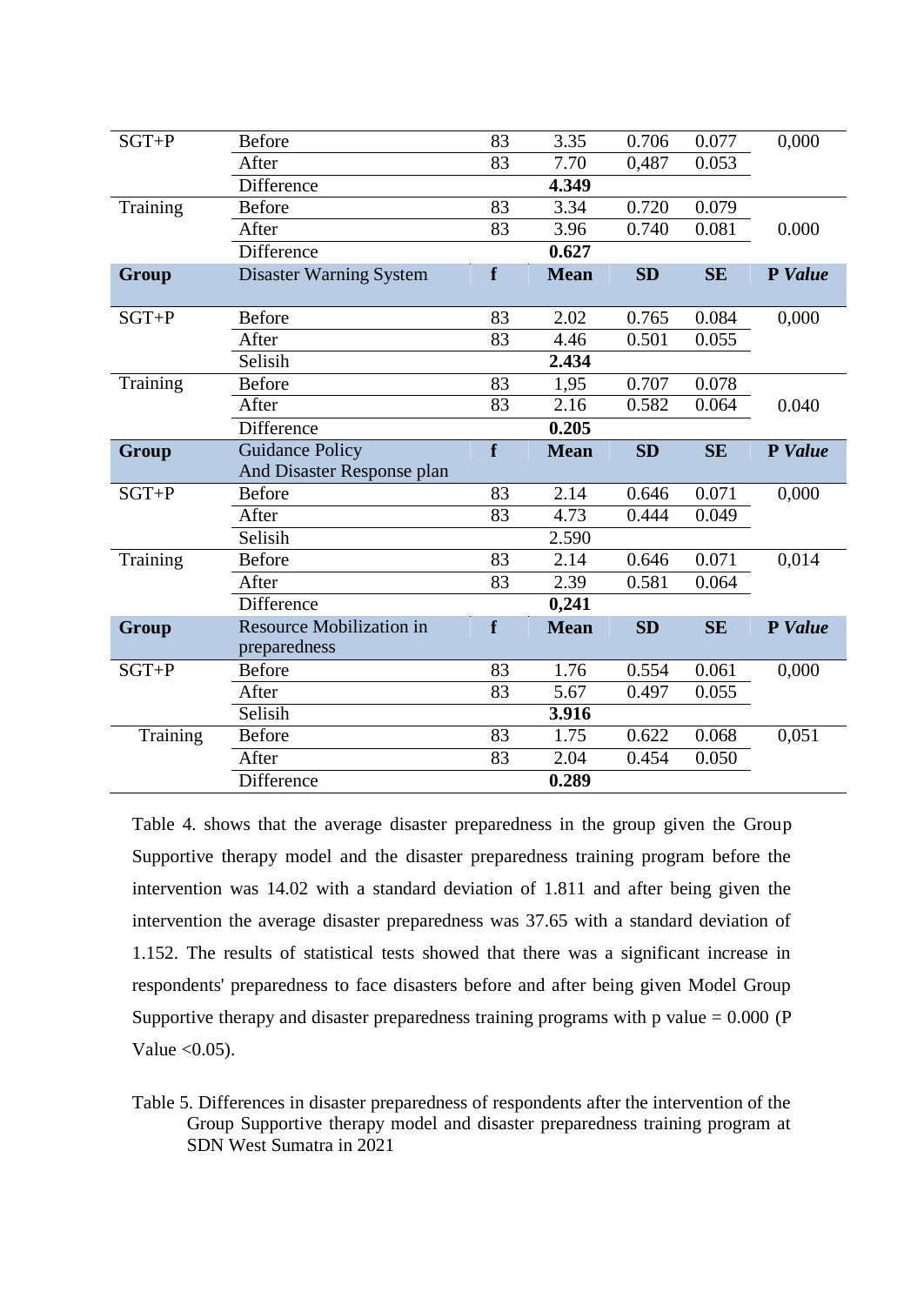| Variabel     | Group      |    | Mean  |       | $\overline{\text{SE}}$ | РV    |
|--------------|------------|----|-------|-------|------------------------|-------|
| Preparedness | SHG+P      | 89 | 37,65 |       |                        | 0,000 |
| (Post Test)  | Training   | 83 | 15,60 | 1.489 | 0.163                  |       |
|              | Difference |    | 22,65 |       |                        |       |

Table 5 explains that the preparedness of respondents who received the Group Supportive therapy model and the disaster preparedness training program after the intervention increased significantly more than respondents who only received the disaster preparedness training program ( $P V < 0.05$ ). The average preparedness of respondents in the group that received the Model Group Supportive therapy and disasterpreparedness training program was 37.65 and the average preparedness of respondents in the group that was only given the disaster preparedness training program was 15.60.

Table 6. Differences in knowledge and attitudes in dealing with disaster respondents after the Intervention Model Group Supportive therapy and disaster preparedness training program at SDN West Sumatra in 2021

| ັ<br>Variabel               | Group    |    | Mean  | SD    | SЕ    | РV    |
|-----------------------------|----------|----|-------|-------|-------|-------|
| Knowledge                   | $SHG+P$  | 83 | 15.08 | 736   | 0.081 |       |
| and attitude<br>(Post Test) | Training |    | 5.07  | 1.314 | 0.144 | 0.031 |
|                             |          |    |       |       |       |       |

Table 6 explains that the preparedness of respondents who received the Group Supportive therapy model and the disaster preparedness training program after the intervention increased significantly more than respondents who only received the disaster preparedness training program ( $P V < 0.05$ ). The average preparedness of respondents in the group that received the Model Group Supportive therapy and disasterpreparedness training program was 15.08 and the average preparedness of respondentsin the group that was only given the disaster preparedness training program was 5.07.

Table 7. Differences in respondent's response to disasters after the intervention of the Group Supportive therapy model and the disaster preparedness training program at SDN West Sumatra in 2021

| Variabel    | Kelompok  |          | Mean | ${\rm SD}$ | SE    | $\mathbf{p}$ |
|-------------|-----------|----------|------|------------|-------|--------------|
| Action      | $GST + P$ | 00       | 7.70 | 0.487      | 0.053 |              |
| (Post Test) | Training  | Q2<br>00 | 3.96 | 0.740      | 0.081 | 0.015        |

Table 7 explains that the actions in preparedness of respondents who received the Group Supportive therapy model and the disaster preparedness training program after the intervention increased significantly more than respondents who only received the disaster preparedness training program (P  $V < 0.05$ ). The average action in the respondent's readiness in the group that received the Model Group Supportive therapy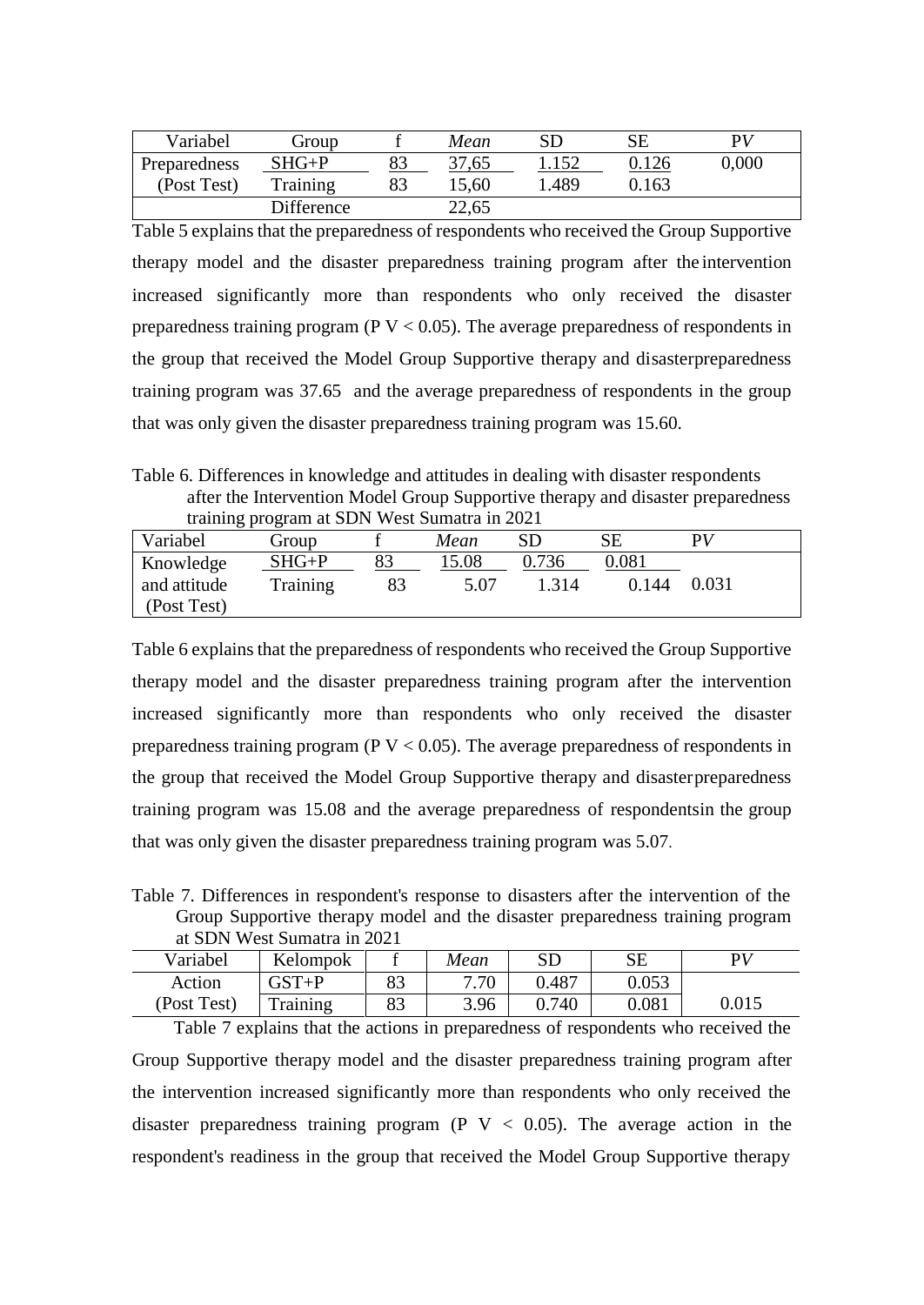and disaster preparedness training program was 7.70 and the average respondent'saction in the group that was only given the disaster preparedness training program was 3.96

Table 8. Differences in the disaster warning system in dealing with respondent disasters after the intervention of the Group Supportive therapy model and the disaster preparedness training program at SDN West Sumatra in 2021

| Variabel                            | Group           |    | Mean | ${\bf SD}$ | SЕ    | ${\bf P}V$ |
|-------------------------------------|-----------------|----|------|------------|-------|------------|
| Disaster Warning $\overline{GST+P}$ |                 | 83 | 4.46 | 0.501      | 0.055 |            |
| System<br>(Post Test)               | <b>Training</b> | 83 | 1.95 | 0.582      | 0.064 | 0.010      |

Table 8 explains that the Disaster Warning System in dealing with disasters, respondents who received the Group Supportive therapy model and the disaster preparedness training program after the intervention increased significantly more than respondents who only received the disaster preparedness training program ( $P V < 0.05$ ). The average disaster warning system for respondents in the group that received the Model Group Supportive therapy and disaster preparedness training program was 4.46 with a standard deviation of 0.501 and the average preparedness of respondents in the group that was only given the disaster preparedness training program was 1.95 with a standard deviation of 0.582.

Table 9. Differences in Disaster Response Policy Guidelines and plans for responding to respondent disasters after the intervention of the Group Supportive therapy model and disaster preparedness training program at SDN West Sumatra in 2021

| Variabel               | Group     |    | Mean | SD    | SЕ    | PV    |  |  |  |
|------------------------|-----------|----|------|-------|-------|-------|--|--|--|
| Policy Guidance And    | $GST + P$ | 83 | 4.73 | 0.444 | 0.049 |       |  |  |  |
| Disaster Response Plan | Training  | 83 | 2.39 | 0.581 | 0.064 | 0.000 |  |  |  |
| (Post Test)            |           |    |      |       |       |       |  |  |  |

Table 9 explains that the Guidance Policy and Disaster Response plan of respondents who received the Group Supportive therapy model and the disaster preparedness training program after the intervention increased significantly more than respondents who only received the disaster preparedness training program ( $P V < 0.05$ ). The average of the Guide Policies and Disaster Response plans of respondents in the group that received the Model Group Supportive therapy and disaster preparedness training program was 4.73 and the average Disaster Response Plan and Guide Policies ofrespondents in the group that was only given the disaster preparedness training program was 2.39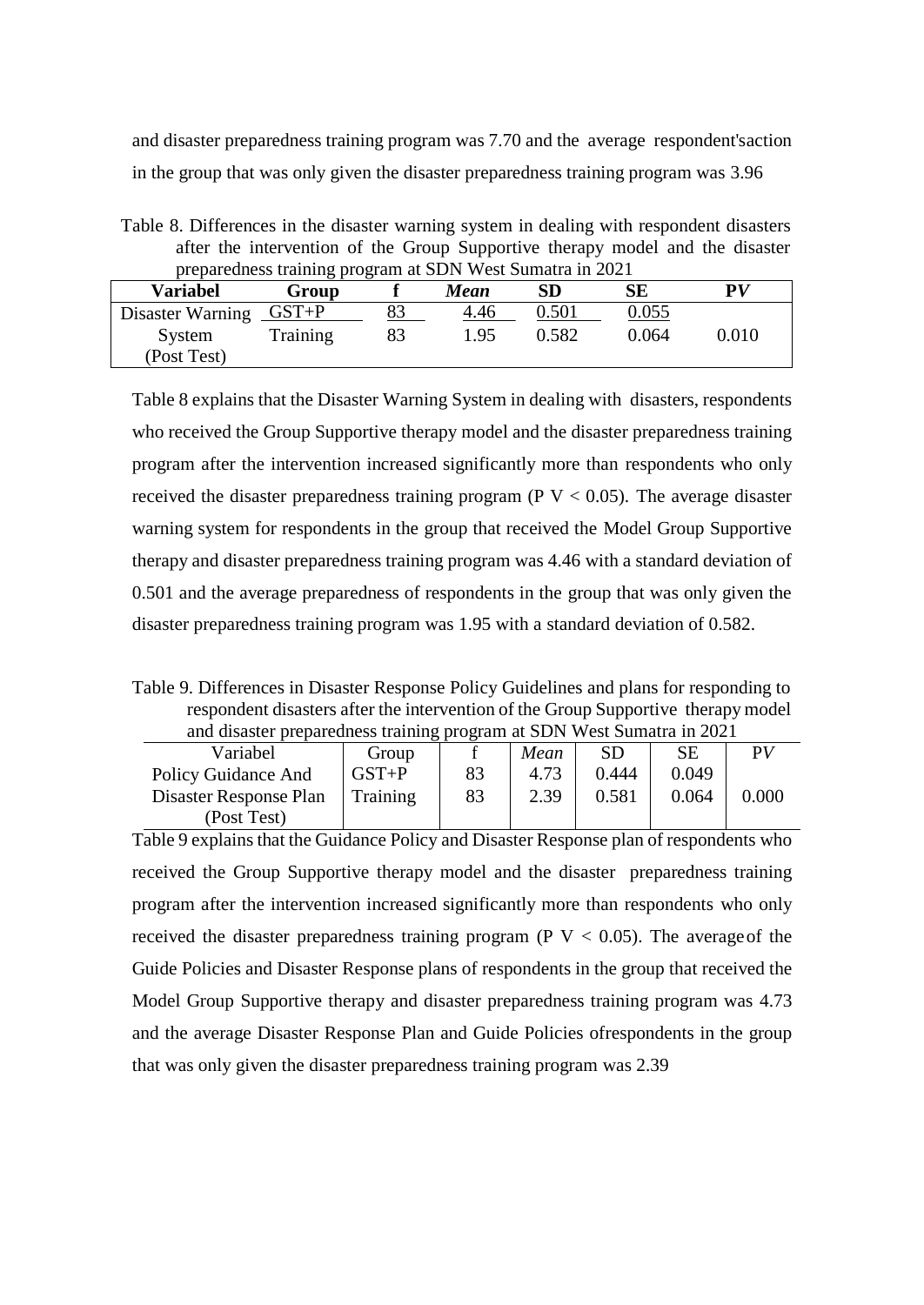Table 10. Differences in resource mobilization in dealing with respondent disasters after the intervention of the Group Supportive therapy model and disaster preparedness training program in West Sumatra in 2021

| $\frac{1}{2}$ $\frac{1}{2}$ $\frac{1}{2}$ $\frac{1}{2}$ $\frac{1}{2}$ $\frac{1}{2}$ $\frac{1}{2}$ $\frac{1}{2}$ $\frac{1}{2}$ $\frac{1}{2}$ $\frac{1}{2}$ $\frac{1}{2}$ $\frac{1}{2}$ $\frac{1}{2}$ $\frac{1}{2}$ $\frac{1}{2}$ $\frac{1}{2}$ $\frac{1}{2}$ $\frac{1}{2}$ $\frac{1}{2}$ $\frac{1}{2}$ $\frac{1}{2}$ |                 |    |      |           |       |              |
|---------------------------------------------------------------------------------------------------------------------------------------------------------------------------------------------------------------------------------------------------------------------------------------------------------------------|-----------------|----|------|-----------|-------|--------------|
| Variabel                                                                                                                                                                                                                                                                                                            | Group           |    | Mean | <b>SD</b> | SЕ    | $\mathbf{p}$ |
| Resource                                                                                                                                                                                                                                                                                                            | $GST{+}P$       | 83 | 5.67 | 0.497     | 0.055 |              |
| Mobilization in                                                                                                                                                                                                                                                                                                     | <b>Training</b> | 83 | 2.04 | 0.454     | 0.050 | 0.000        |
| preparedness (Post                                                                                                                                                                                                                                                                                                  |                 |    |      |           |       |              |
| Test)                                                                                                                                                                                                                                                                                                               |                 |    |      |           |       |              |

Table 10 explains that the resource mobilization of respondents who received the Group Supportive therapy model and the disaster preparedness training program after the intervention increased significantly more than respondents who only received the disaster preparedness training program (P  $V < 0.05$ ). The average resource mobilization of respondents in the group who received the Model Group Supportive therapy and disaster preparedness training program was 5.57 and the average resource mobilization of respondents in the group that was only given the disaster preparedness training program was 2.04

Table 11. Effectiveness of Group Supportive therapy and disaster preparedness training programs in school preparedness for disasters at SDNS Sumatra Barat in 2021

| Group     | Disaster     |    | Mean  | Efektifitasnya |
|-----------|--------------|----|-------|----------------|
|           | Preparedness |    |       | Model          |
| $GST + P$ | Before       | 83 | 14,04 | 62,71%         |

The effectiveness of the Model Group Supportive therapy and disaster preparedness training program on school preparedness against the potential for the Padang and Pariaman City Earthquake and Tsunami before and after receiving the intervention was 62.71%

## **Discussion**

The results of the analysis showed that the preparedness of elementary school students who followed the Model Group Supportive therapy and disaster preparedness training program increased significantly (P value  $\langle 0.05 \rangle$ ). The preparedness of elementary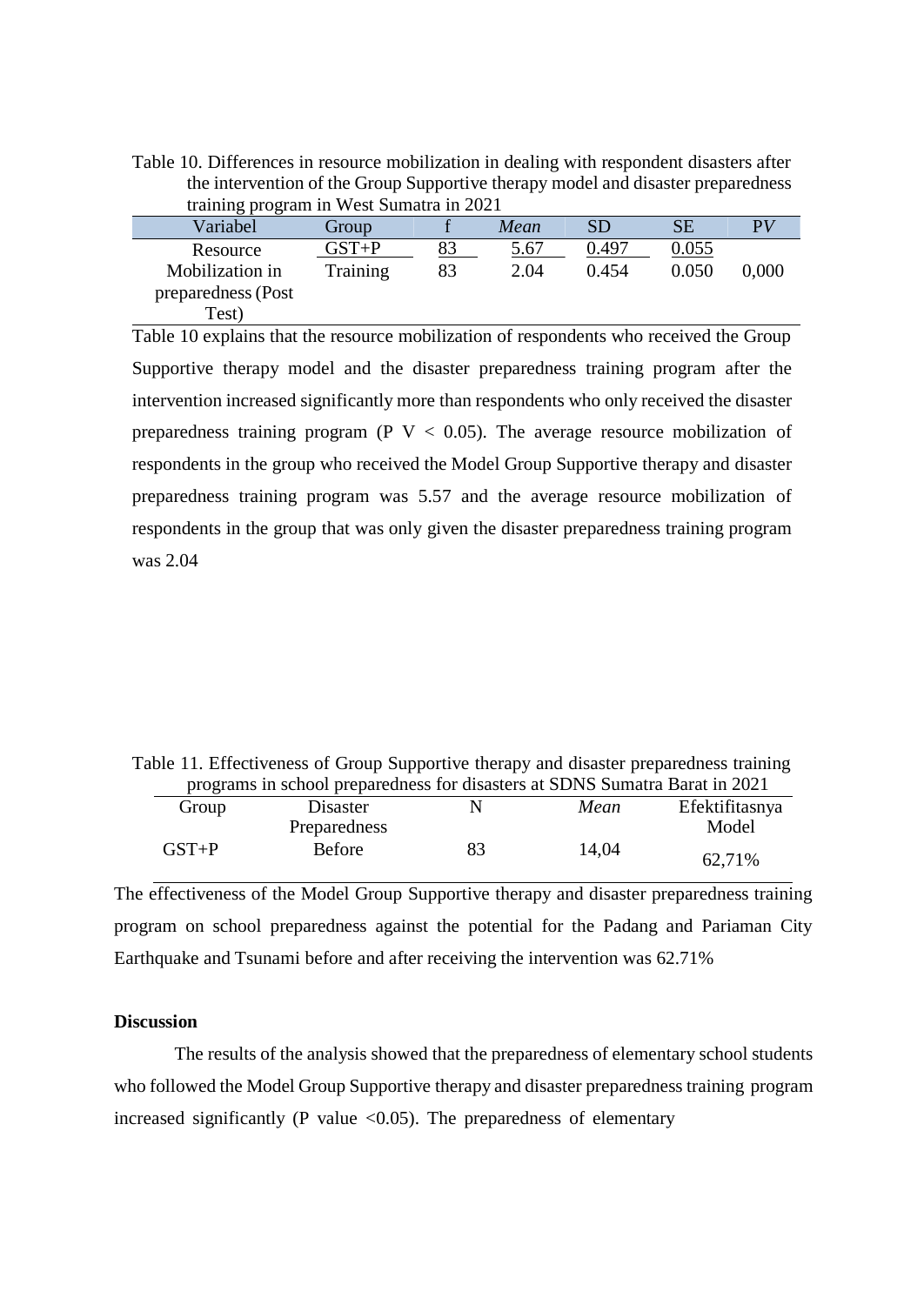school students who only participated in the disaster preparedness training program also increased significantly (P value  $< 0.05$ ).

The readiness of elementary school students who took part in the Model Group Supportive therapy and disaster preparedness training program was seen to be higher thanthat of elementary school students who only participated in the disaster preparedness training program. There was an increase in the preparedness of elementary school students by 62.71% after being given Model Group Supportive therapy and disaster preparedness training which was carried out at SDN Pariaman City and Padang Pariaman District. Preparedness of school structures for disasters is a series of preparations, actions and activities carried out in individual, group and community settings in dealing with and anticipating every disaster threat that threatens survival through planned, effective and efficient organizational efforts. (Sugaya, Shirasaka, Takahashi , & Kanda, 2019)

Preparedness to face a disaster is an important factor that is of concern considering that preparedness is a determining factor for disaster risk reduction that can be carried out and pursued from an early age (LIPI-UNESCO, 2006). (Gogot Suharwoto, Nurwin, 2015). The results of the study (Momeni, 2020) the importance of implementing disaster mitigation education in schools need to be carried out early, in order to provide deepening of knowledge and readiness for actions that need to be taken before/when an unexpected natural disaster occurs to minimize any impacts that will occur. Thus, it can lead to the ability to think and act effectively in the event of a disaster. (Wisnu Widjaja Medi Herlianto, 2017).

In addition, social cohesion, supportive groups, mutual assistance, and mutual trust are the adhesive values of social capital that greatly help individuals, families, groups and communities to strengthen each other in preparing, responding, and rising from adversity due to disasters. .(Alhadi & Sasmita, 2014). Addition to disaster education and training, this preparedness can be strengthened through: Group Supportive therapy is a group or peer where each member shares both physical and emotional problems or certain issues (Stuard and Larai, 2018). (Akbar, Hapsari, & Tola, 2017). (Johan, Mayub, & Wardana, 2021) (Adiyoso, 2013).

Disaster education and training activities in schools are an effective, dynamic, and sustainable strategy in an effort to disseminate disaster education with the method of providing mutual reinforcement in groups other than through disaster education and training (Ernawati, Dirdjo, & Wahyuni, 2021). This preparedness can be strengthened through Group Supportive therapy. Group Supportive therapy is a group or peer where each member shares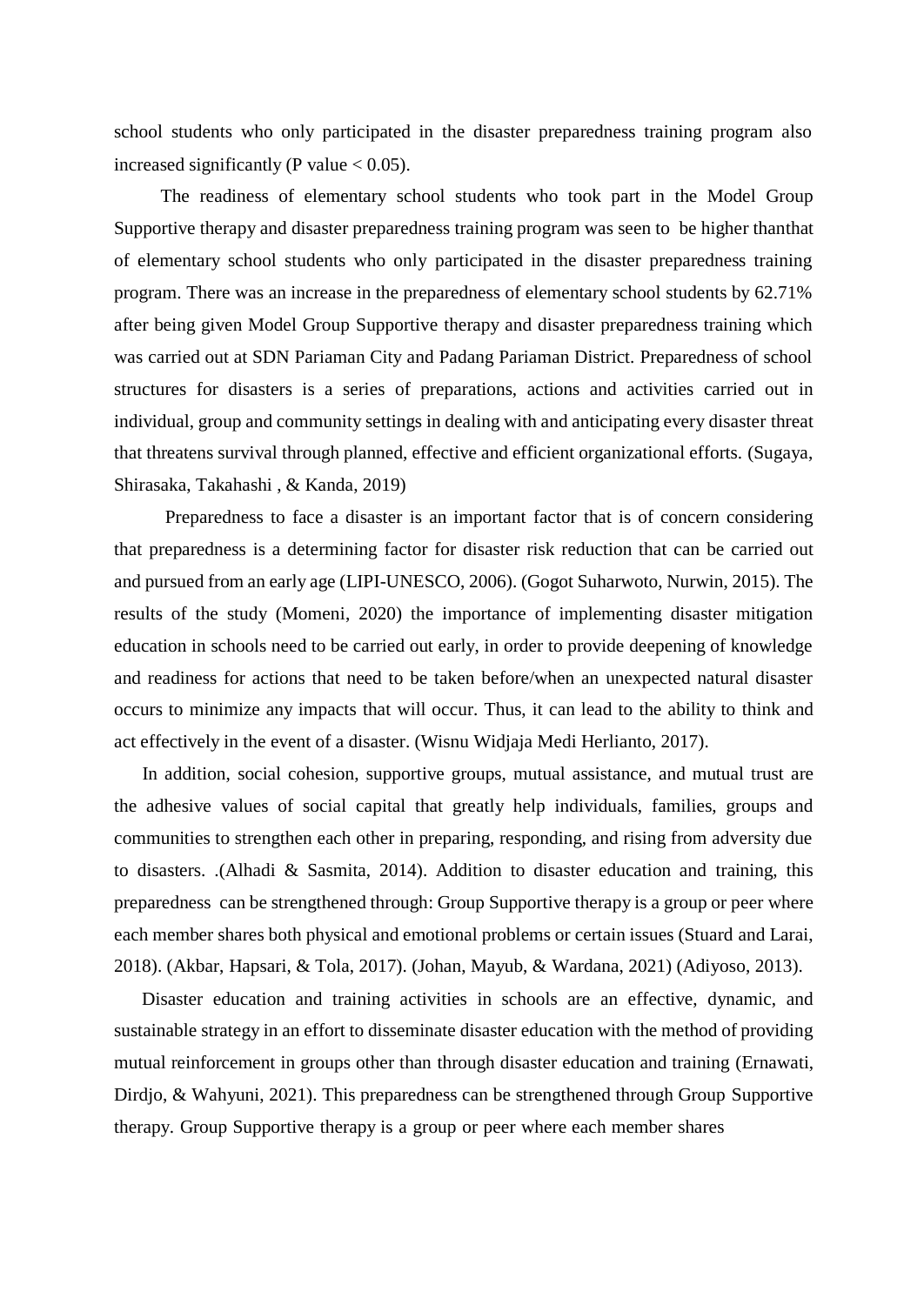both physical and emotional problems or certain issues (Stuard and Larai, 2018). In this study, the Group Supportive therapy model and disaster preparedness training carried out for elementary school students is a therapy with group techniques and processes whose basic implementation can create a therapeutic relationship between the therapist and students so that it is useful for increasing strength, coping skills.

According to Stuard (2010) the implementation of the Model Group Supportive therapy and disaster preparedness training must pay attention to the principle that students in this case students play an active role with two-way communication. Each student plays an active role in sharing knowledge and hopes for solving problems and finding solutions through groups. Each member of the group must express his thoughts and feelings. The results of the research that has been carried out above and supported by the results of previous studies prove the hypothesis that there is a significant difference in increasing teacher preparedness in dealing with potential earthquakes and tsunamis through the implementation of the Model Group Supportive therapy and disaster preparedness training carried out regularly. guided. Increased preparedness of students in schools against potential earthquake and tsunami disasters through Model Group Supportive therapy and disaster preparedness training because the information provided is well communicated, clear contracts and provides positive reinforcement. Furthermore, students are trained to practice new ways that are taught and trained to do it every day (M. Twenge, H. Spitzberg, & Keith, 2019). Through the development of the Model Group Supportive therapy model and disaster preparedness training that is trained to students as an effort to increase preparedness for the potential for earthquake and tsunami disasters in the school community, it is necessary to evaluate and monitor its implementation.

#### **Conclusions And Suggestions**

There is a significant difference in the average increase in preparedness to face the potential for earthquake and tsunami disasters in elementary school students before and after being given the Group Supportive therapy model and disaster preparedness training withgroups receiving only disaster preparedness training. In the group of elementary school students who were given the Group Supportive therapy model and disaster preparedness training, there was an increase in preparedness to face the potential for earthquake and tsunami disasters of 23,614. In the group that only received disaster training, there was an increase in preparedness of 1,398. Elementary school students who received the Model Group Supportive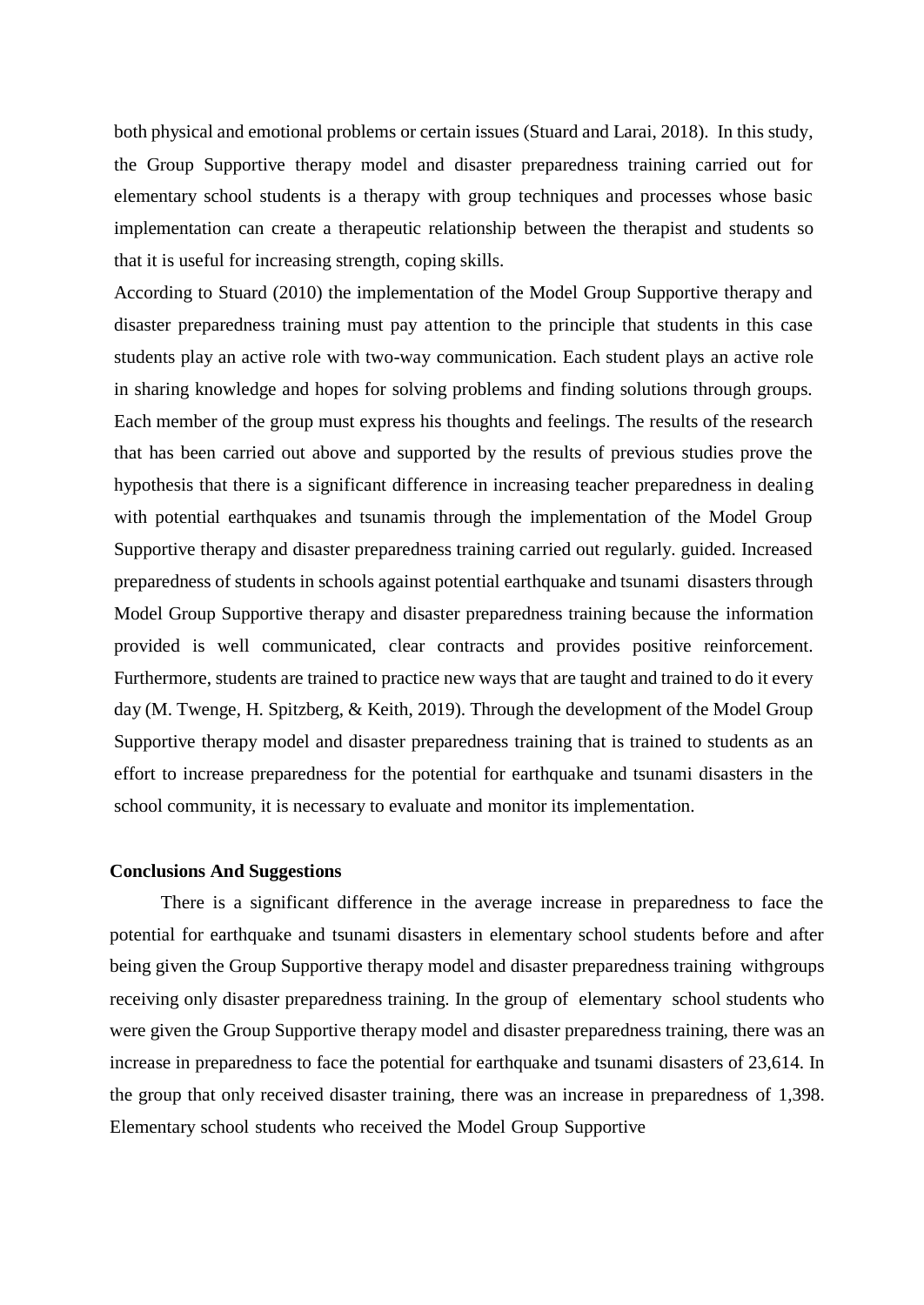therapy and disaster preparedness training program after the intervention increased their preparedness for the potential for earthquake and tsunami disasters significantly compared to elementary school students who only received the disaster preparedness training program. . The Group Supportive therapy model and the disaster preparedness training program are effective in increasing school preparedness against the potential for the Padang and Pariaman City Earthquake and Tsunami before and after receiving the intervention, which is 62.71%.

Based on the results of the study, it is suggested that the Model Group Supportive therapy and disaster preparedness training program given to elementary school students can improve school preparedness against the potential for earthquake and tsunami disasters, so that this therapy can be applied in various school settings. Group Supportive therapy model and disaster preparedness training program, in order to be able to apply it to groups of school-age children, teachers and families guided by the Group Supportive therapy model and existing disaster preparedness training programs. Through the Principals in Pariaman City, Padang Pariaman Regency and Padang City provide tools to support the implementation of the Group Supportive therapy model and disaster preparedness training program and the room where it is carried out.

#### **References**

- Adiyoso, W. (2013). Efektifi tas Dampak Penerapan Pendidikan Kebencanaan di Sekolah terhadap Kesiapsiagaan Siswa Menghadapi Bencana Tsunami di Aceh , Indonesia.
- Akbar, Z., Hapsari, I. I., & Tola, B. (2017). Community Resillience Pada Penyintas Bencana Alam Di Provinsi Yogyakarta. *Analitika*, *9*(2), 76. https://doi.org/10.31289/analitika.v9i2.1145
- Albrecht, G. L., & Mullner, R. M. (2016). World Health Organization. *Encyclopedia of Disability*, (24), 1–5.
- Amri, A., Bird, D. K., Ronan, K., Haynes, K., & Towers, B. (2017). Disaster risk reduction education in Indonesia: Challenges and recommendations for scaling up. *Natural Hazards and Earth System Sciences*, *17*(4). https://doi.org/10.5194/nhess-17-595-2017
- Aprilin, H., Haksama, S., & Makhludi. (2018). Kesiapsiagaan Sekolah Terhadap Potensi Bencana Banjir Di SDN Gerbangmalang Kecamatan Mojoanyar Kabupaten Mojokerto. *Jurnal Biosains Pascasarjana*, *Vol. 20*(2).
- Arikunto. (2013). Panduan Mengukur Tingkat Kesiapsiagaan Masyarakat dan Komunitas Sekolah, (January 2011), 53.
- BNPB. (2018). Panduan Kesiapsiagaan Bencana Untuk Keluarga, 1–64.
- Ernawati, R., Dirdjo, M. M., & Wahyuni, M. (2021). Peningkatan Pengetahuan Siswa Terhadap Mitigasi Bencana di SD Muhammadiyah 4 Samarinda. *Journal of Community Engagement in …*, *4*(2), 393–399. Retrieved from https://jceh.org/index.php/JCEH/article/view/258
- Federation, H. (2010). Cappd : Practical Interventions To Help Children Affected By Trauma,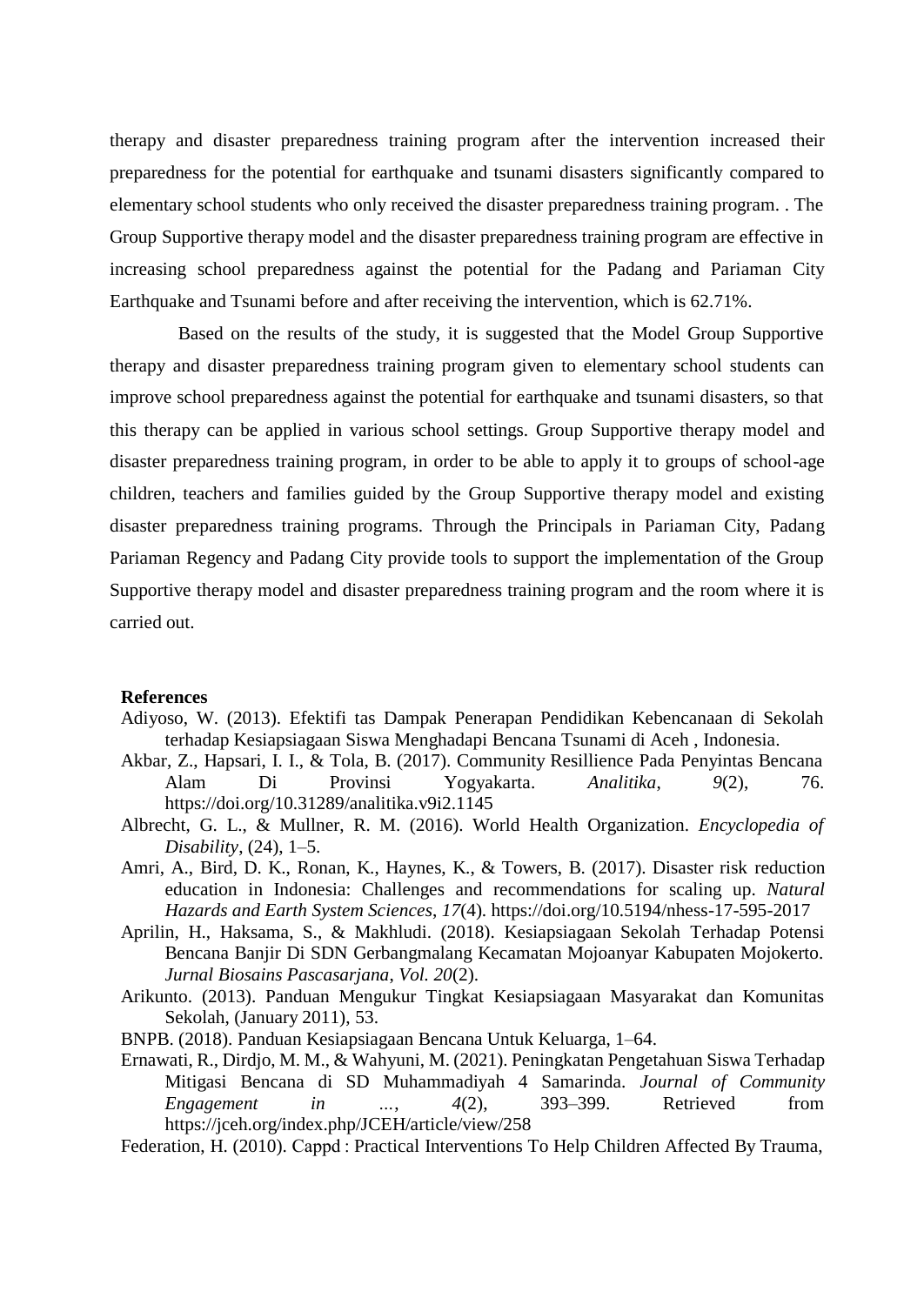1–32.

Gogot Suharwoto, Nurwin, D. (2015). Modul Manajemen Bencana Di Sekolah.

- Herdiana, I. (2019). Resiliensi Keluarga : Teori, Aplikasi Dan Riset. *PSIKOSAINS (Jurnal Penelitian Dan Pemikiran Psikologi)*, *14*(1), 1. https://doi.org/10.30587/psikosains.v14i1.889
- Hoffmann, R., & Muttarak, R. (2017). Learn from the Past, Prepare for the Future: Impacts of Education and Experience on Disaster Preparedness in the Philippines and Thailand. *World Development*, *96*. https://doi.org/10.1016/j.worlddev.2017.02.016
- Johan, H., Mayub, A., & Wardana, R. W. (2021). Integrasi Pendidikan Mitigasi DalamKonten Pembelajaran Sains Sebagai Upaya Membangun Kesadaran Mitigasi Dari Jenjang Sekolah. *Dharma Raflesia : Jurnal Ilmiah Pengembangan Dan Penerapan IPTEKS*, *19*(1), 186–196. https://doi.org/10.33369/dr.v19i1.13790
- Keliat, BA, dkk. (2011). *Manajemen Keperawatan Psikososial dan Kader Kesehatan CMHN ( Intermediate Course)*. Jakarta: EGC.
- M.Twenge, J., H. Spitzberg, B., & Keith. (2019). Less in-Person social interaction with peers among U.S adolescents in the 21st century an links to loneliness. https://doi.org/https://doi.org/10.1177/0265407519836170
- Momeni, M. (2020). PENTINGNYA PENERAPAN PENDIDIKAN MITIGASI BENCANA DI SEKOLAH UNTUK MENGETAHUI KESIAPSIAGAAN PESERTA DIDIK, *21*(1), 1–9.
- Nurcahyani, F., & Dewi, E. I. (2016). Pengaruh Terapi Suportif Kelompok terhadap Kecemasan pada Klien Pasca Bencana Banjir Bandang di Perumahan Relokasi Desa Suci Kecamatan Panti Kabupaten Jember ( The Effect of Supportive Group Therapy toward the Client ' s Anxiety after Flash Flood Disaster. *E-Jurnal Pustaka Kesehatan*, *4*(2), 293–299. Retrieved from

[http://jurnal.unej.ac.id/index.php/JPK/article/download/3205/2550.](http://jurnal.unej.ac.id/index.php/JPK/article/download/3205/2550) Nuryanto, Dadang, I. S. Kajian Pembangunan Sosial Budaya: Kearifan Lokal Rumah Panggung

- Arsitektur Sunda sebagai Model Desain Rumah Ramah Banjir di Jawa Barat (2017).
- Purnama, S. G. (2017). Modul manajemen bencana, 1–89.
- Rohmin, M. F. T., Mahasri, G., & Rantam, F. A. (2017). Jurnal Biosains Pascasarjana Vol. 19 (2017) pp © (2017) Sekolah Pascasarjana Universitas Airlangga, Indonesia. *Jurnal Biosains Pascasarjana*, *19*(2).
- Stafford, B., Schonfeld, D., Keselman, L., Ventevogel, P., & Stewart, C. L. (2019). The Emotional Impact of Disaster on Children and Families. *Pediatric Education on Disasters Manual*, 43.
- Stuart, G. W. (2013). *Principles and Practice of Psychiatric Nursing* (10th ed). Philadelphia: Elsevier Mosby.
- Sugaya, N., Shirasaka, T., Takahashi, K., & Kanda, H. (2019). Bio-Psychosocial Factors of Children and adolescents with internet gaming disorder: a systematic review.
- Triyono Putri, R. B., & Koswara, Asep Aditya, V. (2013). Panduan Penerapan Sekolah Siaga Bencana, (January 2013), 82.
- Tuti Budirahayu. (2019). Kajian Sosiologis tentang Kebencanaan Kaitannya denganPenguatan dan Ketahanan Keluarga dalam Menghadapi Bencana Alam. *Talenta Conference Series: Local Wisdom, Social, and Arts (LWSA)*. https://doi.org/10.32734/lwsa.v2i1.641
- Videbeck, S. L. (2008). *Psychiatric Mental Health Nursing* (3rd ed.). Philadhelpia: Lippincott. Williams & Wilkins.